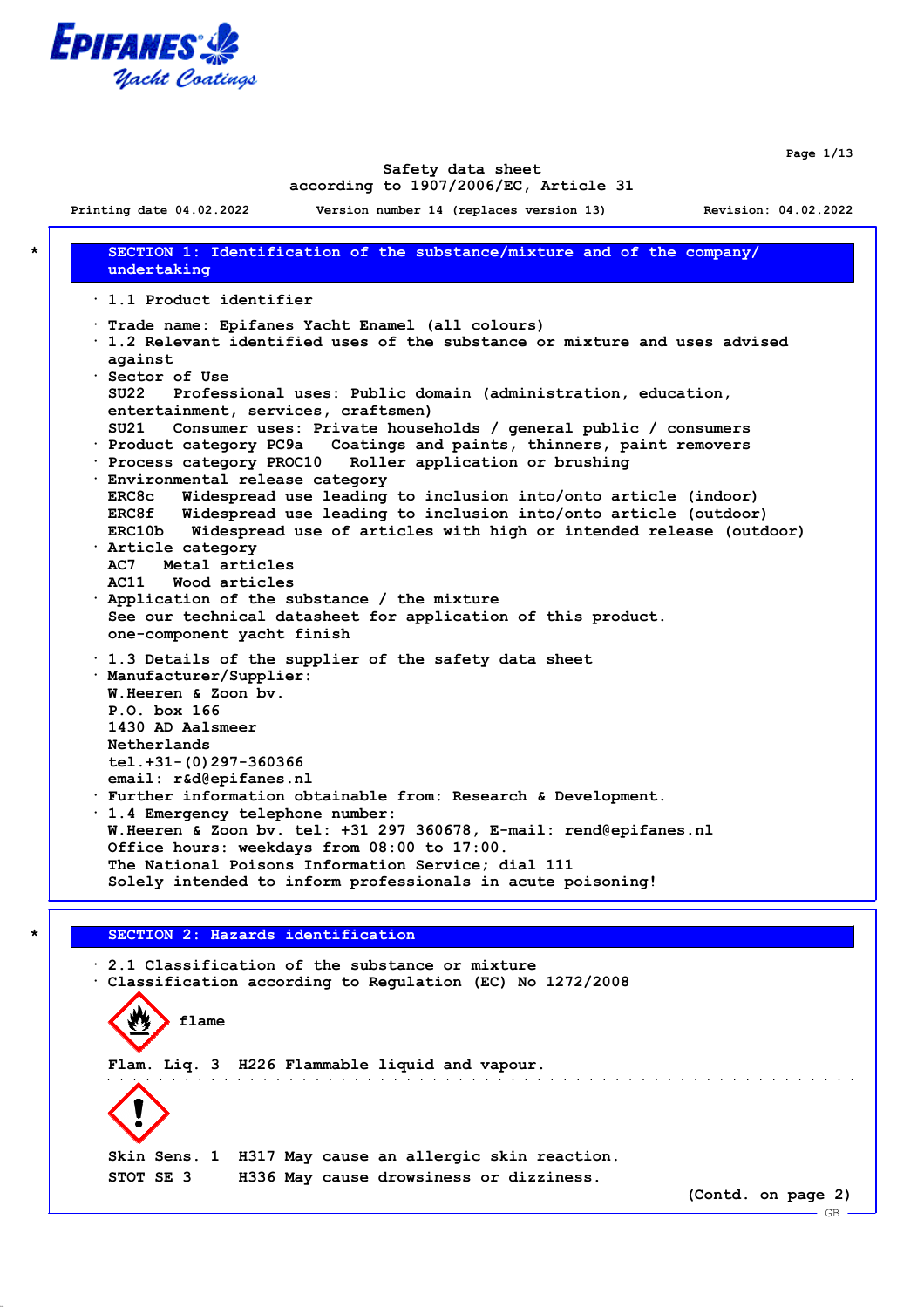

**Page 2/13**

### **Safety data sheet according to 1907/2006/EC, Article 31**

**Printing date 04.02.2022 Version number 14 (replaces version 13) Revision: 04.02.2022**

**Trade name: Epifanes Yacht Enamel (all colours)**

**(Contd. of page 1) · 2.2 Label elements · Labelling according to Regulation (EC) No 1272/2008 The product is classified and labelled according to the CLP regulation. · Hazard pictograms GHS02 GHS07 · Signal word Warning · Hazard-determining components of labelling: Hydrocarbons, C9-C11, n-alkanes, iso-alkanes, cyclic, < 2% aromatics. (Note-P) Cobalt bis(2-ethylhexanoate) · Hazard statements H226 Flammable liquid and vapour. H317 May cause an allergic skin reaction. H336 May cause drowsiness or dizziness. · Precautionary statements P102 Keep out of reach of children. P210 Keep away from heat, hot surfaces, sparks, open flames and other ignition sources. No smoking. P260 Do not breathe dust/fume/gas/mist/vapours/spray. P271 Use only outdoors or in a well-ventilated area. P280 Wear protective gloves/protective clothing/eye protection/face protection/hearing protection. P301+P310 IF SWALLOWED: Immediately call a POISON CENTER/ doctor. P303+P361+P353 IF ON SKIN (or hair): Take off immediately all contaminated clothing. Rinse skin with water [or shower]. P501 Dispose of contents/container in accordance with local/regional/ national/international regulations. · Additional information: EUH066 Repeated exposure may cause skin dryness or cracking. Warning! Hazardous respirable droplets may be formed when sprayed. Do not breathe spray or mist. Contains cobalt carboxylate, can cause an allergic reaction. · 2.3 Other hazards · Results of PBT and vPvB assessment · PBT: Not applicable. · vPvB: Not applicable.**

**\* SECTION 3: Composition/information on ingredients**

**· 3.2 Mixtures · Description: Resin mixture Solvent mixture with pigment additives**

**(Contd. on page 3)**

GB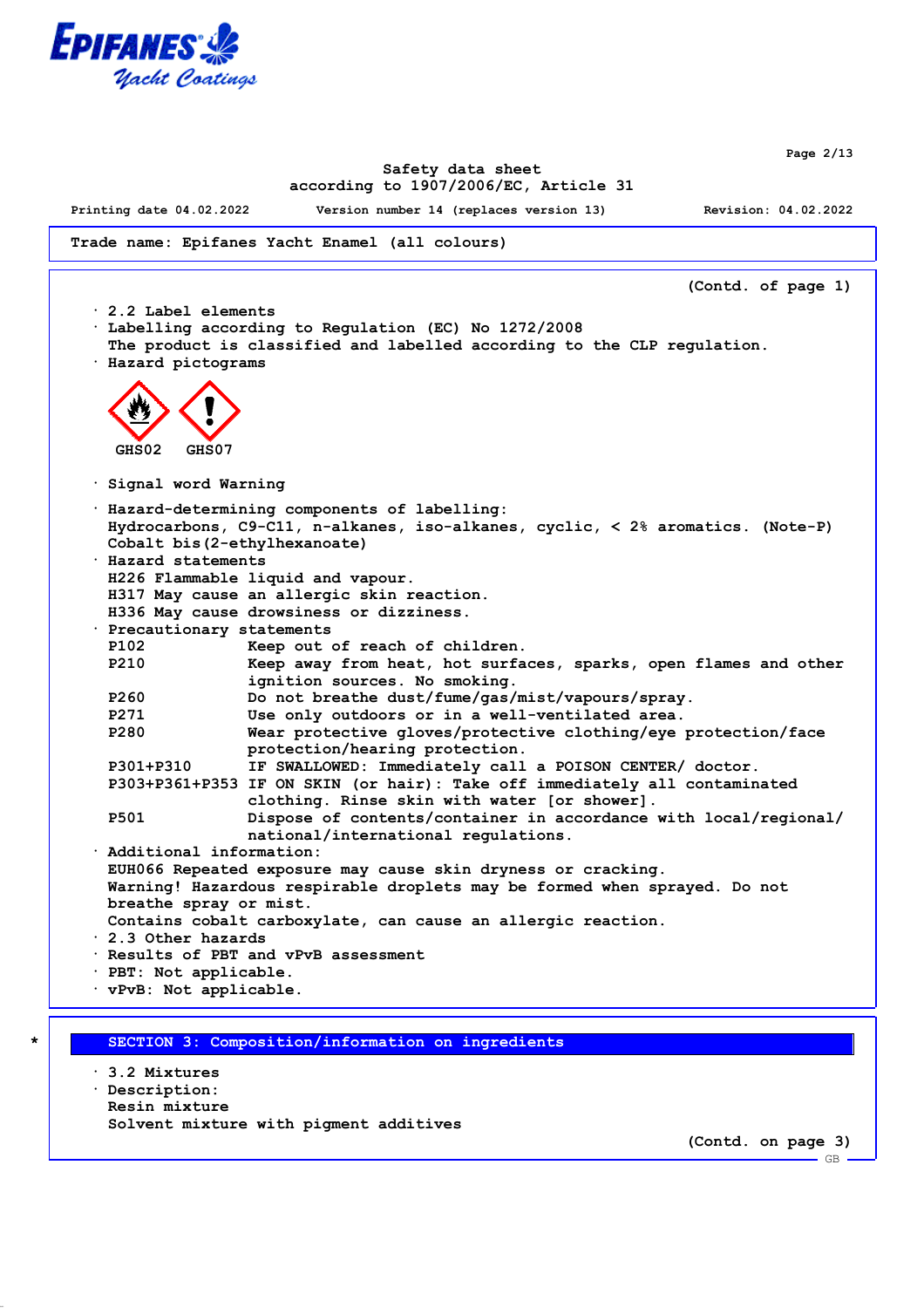

**Page 3/13**

### **Safety data sheet according to 1907/2006/EC, Article 31**

**Printing date 04.02.2022 Version number 14 (replaces version 13) Revision: 04.02.2022**

**Trade name: Epifanes Yacht Enamel (all colours)**

**(Contd. of page 2) · Dangerous components: CAS: 64742-48-9 EC number: 919-857-5 Index number: 649-327-00- 6 Reg.nr.: 01-2119463258-33 Hydrocarbons, C9-C11, n-alkanes, isoalkanes, cyclic, < 2% aromatics. (Note-P) Flam. Liq. 3, H226 Asp. Tox. 1, H304 STOT SE 3, H336 25-50% CAS: 108-65-6 EINECS: 203-603-9 Index number: 607-195-00- 7 Reg.nr.: 01-2119475791-29 2-methoxy-1-methylethyl acetate Flam. Liq. 3, H226 STOT SE 3, H336 ≤2.5% CAS: 22464-99-9 EINECS: 245-018-1 Reg.nr.: 01-2119979088-21 Zirconium 2-ethylhexanoate Repr. 2, H361d ≤0.5% CAS: 77-99-6 EINECS: 201-074-9 Reg.nr.: 01-2119486799-10 propylidynetrimethanol Repr. 2, H361fd <0.3% CAS: 136-52-7 EINECS: 205-250-6 Reg.nr.: 01-2119524678-29 Cobalt bis(2-ethylhexanoate) Repr. 1B, H360F Aquatic Acute 1, H400; Aquatic Chronic 1, H410 Eye Irrit. 2, H319; Skin Sens. 1A, H317 ≥0.1-<0.25%**

**· Additional information: Note P: The substance does not have to be classified as a carcinogen or mutagen as can be shown that the substance contains less than 0.1% (w / w) benzene (EINECS No 200-753-7.). This note applies only to certain complex oil-derived substances in Part 3. For the wording of the listed hazard phrases refer to section 16.**

# **\* SECTION 4: First aid measures**

**· 4.1 Description of first aid measures · General information: Immediately remove any clothing soiled by the product. · After inhalation: Supply fresh air and to be sure call for a doctor. In case of unconsciousness place patient stably in side position for transportation. · After skin contact: Immediately wash with water and soap and rinse thoroughly. Immediately rinse with water. · After eye contact: Rinse opened eye for several minutes under running water. · After swallowing: If symptoms persist consult doctor.**

**· 4.2 Most important symptoms and effects, both acute and delayed No further relevant information available.**

**(Contd. on page 4)**

GB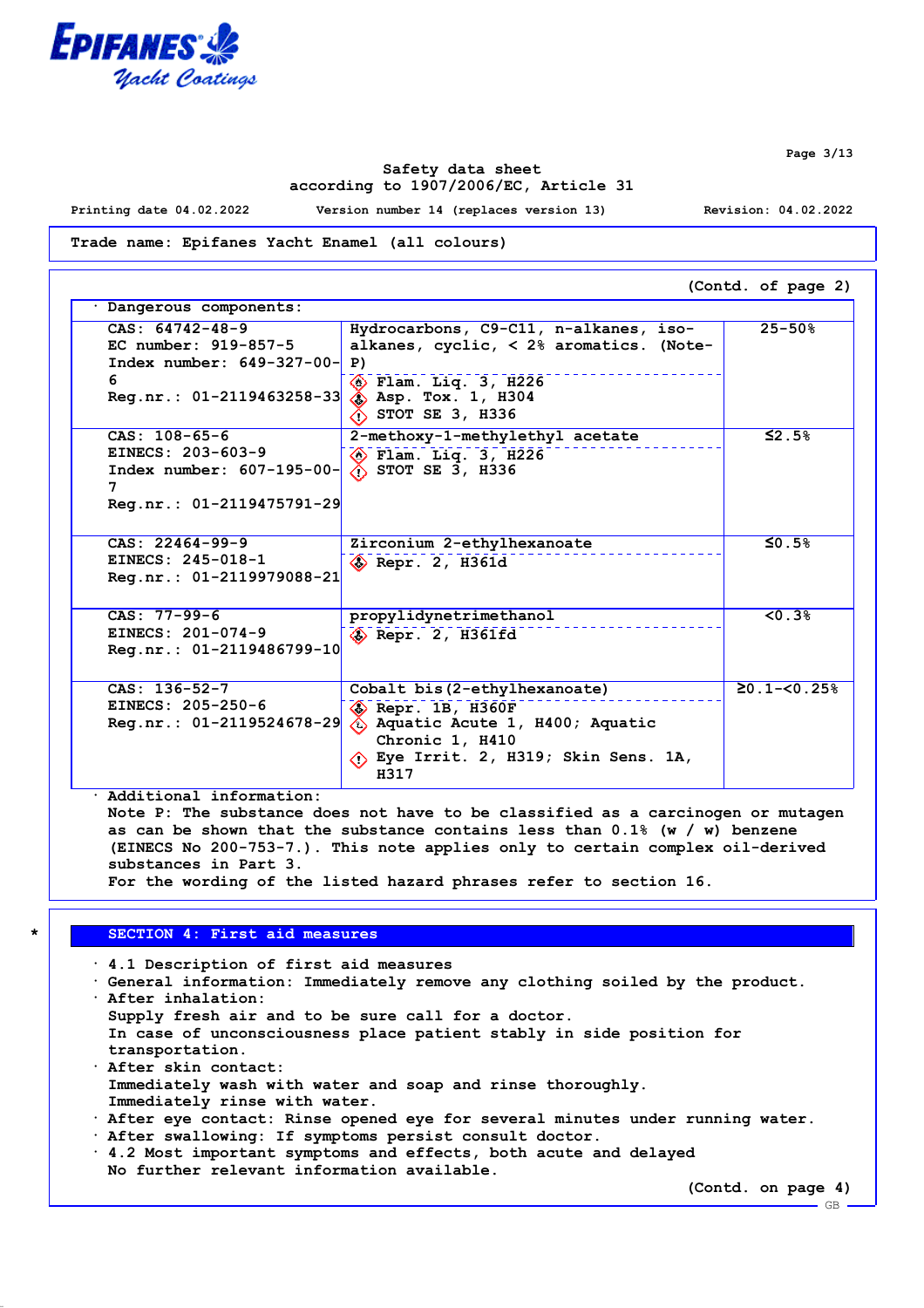

**Page 4/13**

GB

### **Safety data sheet according to 1907/2006/EC, Article 31**

**Printing date 04.02.2022 Version number 14 (replaces version 13) Revision: 04.02.2022**

**(Contd. of page 3)**

**Trade name: Epifanes Yacht Enamel (all colours)**

**· 4.3 Indication of any immediate medical attention and special treatment needed No further relevant information available.**

#### **\* SECTION 5: Firefighting measures**

- **· 5.1 Extinguishing media**
- **· Suitable extinguishing agents: CO2, powder or water spray. Fight larger fires with water spray or alcohol resistant foam.**
- **· 5.2 Special hazards arising from the substance or mixture During heating or in case of fire poisonous gases are produced. No further relevant information available.**
- **· 5.3 Advice for firefighters**
- **· Protective equipment: Mouth respiratory protective device.**

# **\* SECTION 6: Accidental release measures**

**· 6.1 Personal precautions, protective equipment and emergency procedures Ensure adequate ventilation Mount respiratory protective device. Wear protective equipment. Keep unprotected persons away. · 6.2 Environmental precautions: Prevent seepage into sewage system, workpits and cellars. Dilute with plenty of water. Do not allow to enter sewers/ surface or ground water. · 6.3 Methods and material for containment and cleaning up: Absorb with liquid-binding material (sand, diatomite, acid binders, universal binders, sawdust). Dispose contaminated material as waste according to item 13. Ensure adequate ventilation. · 6.4 Reference to other sections See Section 7 for information on safe handling. See Section 8 for information on personal protection equipment. See Section 13 for disposal information.**

## **\* SECTION 7: Handling and storage**

**· 7.1 Precautions for safe handling Ensure good ventilation/exhaustion at the workplace. Prevent formation of aerosols. · Information about fire - and explosion protection: Keep ignition sources away - Do not smoke. Protect against electrostatic charges. Keep respiratory protective device available. · 7.2 Conditions for safe storage, including any incompatibilities · Storage: · Requirements to be met by storerooms and receptacles: No special requirements. · Information about storage in one common storage facility: Not required. · Further information about storage conditions: Keep container tightly sealed. (Contd. on page 5)**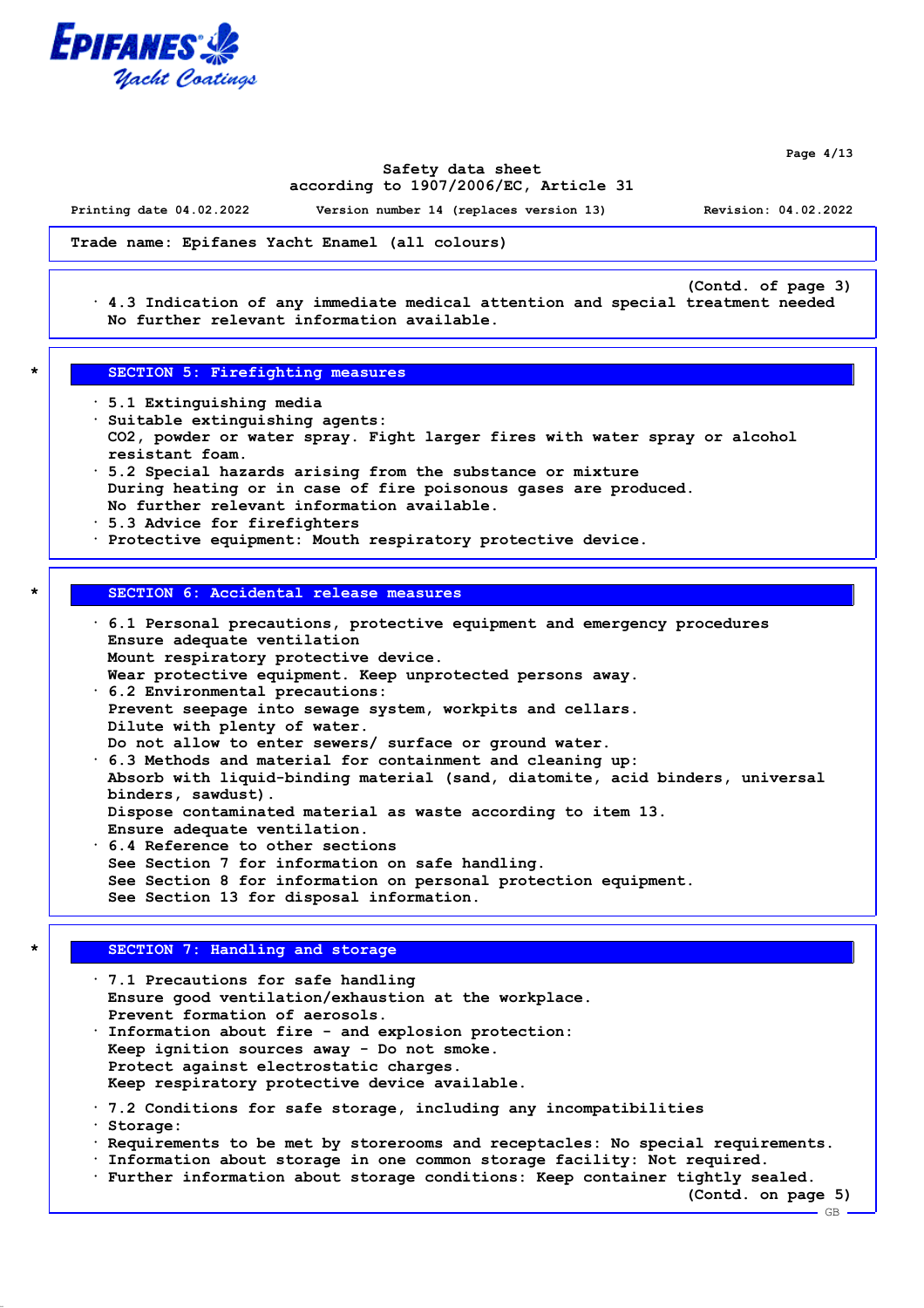

**Page 5/13**

## **Safety data sheet according to 1907/2006/EC, Article 31**

**Printing date 04.02.2022 Version number 14 (replaces version 13) Revision: 04.02.2022**

**Trade name: Epifanes Yacht Enamel (all colours)**

**(Contd. of page 4)**

**· 7.3 Specific end use(s) No further relevant information available.**

| 8.1 Control parameters<br>. Ingredients with limit values that require monitoring at the workplace: |            |                                                                                      |                                                                                                                                         |
|-----------------------------------------------------------------------------------------------------|------------|--------------------------------------------------------------------------------------|-----------------------------------------------------------------------------------------------------------------------------------------|
| 108-65-6 2-methoxy-1-methylethyl acetate                                                            |            |                                                                                      |                                                                                                                                         |
| WEL                                                                                                 |            | Short-term value: $548 \text{ mg/m}^3$ , 100 ppm                                     |                                                                                                                                         |
|                                                                                                     |            | Long-term value: $274 \text{ mg/m}^3$ , 50 ppm                                       |                                                                                                                                         |
|                                                                                                     | Sk         |                                                                                      |                                                                                                                                         |
|                                                                                                     |            | 136-52-7 Cobalt bis (2-ethylhexanoate)                                               |                                                                                                                                         |
| WEL                                                                                                 |            | Long-term value: $0.1 \text{ mg/m}^3$                                                |                                                                                                                                         |
|                                                                                                     |            | as Co; Carc, Sen                                                                     |                                                                                                                                         |
|                                                                                                     |            | 108-65-6 2-methoxy-1-methylethyl acetate                                             |                                                                                                                                         |
| WEL                                                                                                 |            | Short-term value: $548 \text{ mg/m}^3$ , 100 ppm                                     |                                                                                                                                         |
|                                                                                                     | Sk.        | Long-term value: $274 \text{ mg/m}^3$ , 50 ppm                                       |                                                                                                                                         |
|                                                                                                     |            | 136-52-7 Cobalt bis (2-ethylhexanoate)                                               |                                                                                                                                         |
| WEL                                                                                                 |            | Long-term value: 0.1 mg/m <sup>3</sup>                                               |                                                                                                                                         |
|                                                                                                     |            | as Co; Carc, Sen                                                                     |                                                                                                                                         |
|                                                                                                     |            | · Regulatory information WEL: EH40/2020                                              |                                                                                                                                         |
|                                                                                                     |            | · DNEL (Derived No Effect Level) voor professionals                                  |                                                                                                                                         |
|                                                                                                     |            | 64742-48-9 Hydrocarbons, C9-C11, n-alkanes, iso-alkanes, cyclic, $\langle 2 \rangle$ |                                                                                                                                         |
|                                                                                                     |            | aromatics. (Note-P)                                                                  |                                                                                                                                         |
| Oral                                                                                                |            | Long-term - systemic effects.                                                        | 125 mg/kg bw/day (General                                                                                                               |
|                                                                                                     |            |                                                                                      | population)                                                                                                                             |
|                                                                                                     |            | Inhalative   Long-term - systemic effects.                                           | 185 $mg/m^3$ (General population)                                                                                                       |
|                                                                                                     |            | 108-65-6 2-methoxy-1-methylethyl acetate                                             |                                                                                                                                         |
|                                                                                                     |            | Long-term systemic effects.                                                          | 796 mg//kg/day (Employees)                                                                                                              |
| Dermal                                                                                              |            |                                                                                      |                                                                                                                                         |
|                                                                                                     |            | Inhalative Short term - local effects.                                               | 550 $mg/m^3$ (Employees)                                                                                                                |
|                                                                                                     |            | Long-term - systemic effects.                                                        | 275 mg/m <sup>3</sup> (Employees)                                                                                                       |
|                                                                                                     |            | 22464-99-9 Zirconium 2-ethylhexanoate                                                |                                                                                                                                         |
| Dermal                                                                                              |            | Long-term - systemic effects.                                                        | 6.49 mg/kg/day (Employees)                                                                                                              |
|                                                                                                     |            | Inhalative   Long-term - systemic effects.                                           | $32.97 \text{ mg/m}^3$ (Employees)                                                                                                      |
|                                                                                                     |            | 77-99-6 propylidynetrimethanol                                                       |                                                                                                                                         |
| Oral                                                                                                |            | Long-term - systemic effects.                                                        | 0.34 mg/kg bw/day (General                                                                                                              |
|                                                                                                     |            |                                                                                      | population)                                                                                                                             |
|                                                                                                     | Inhalative | Long-term - systemic effects.                                                        |                                                                                                                                         |
|                                                                                                     |            | 136-52-7 Cobalt bis (2-ethylhexanoate)                                               |                                                                                                                                         |
|                                                                                                     | Inhalative | Long-term - local effects.                                                           | 0.58 mg/m <sup>3</sup> (General population)<br>$0.037$ mg/m <sup>3</sup> (General population)<br>$0.2351$ mg/m <sup>3</sup> (Employees) |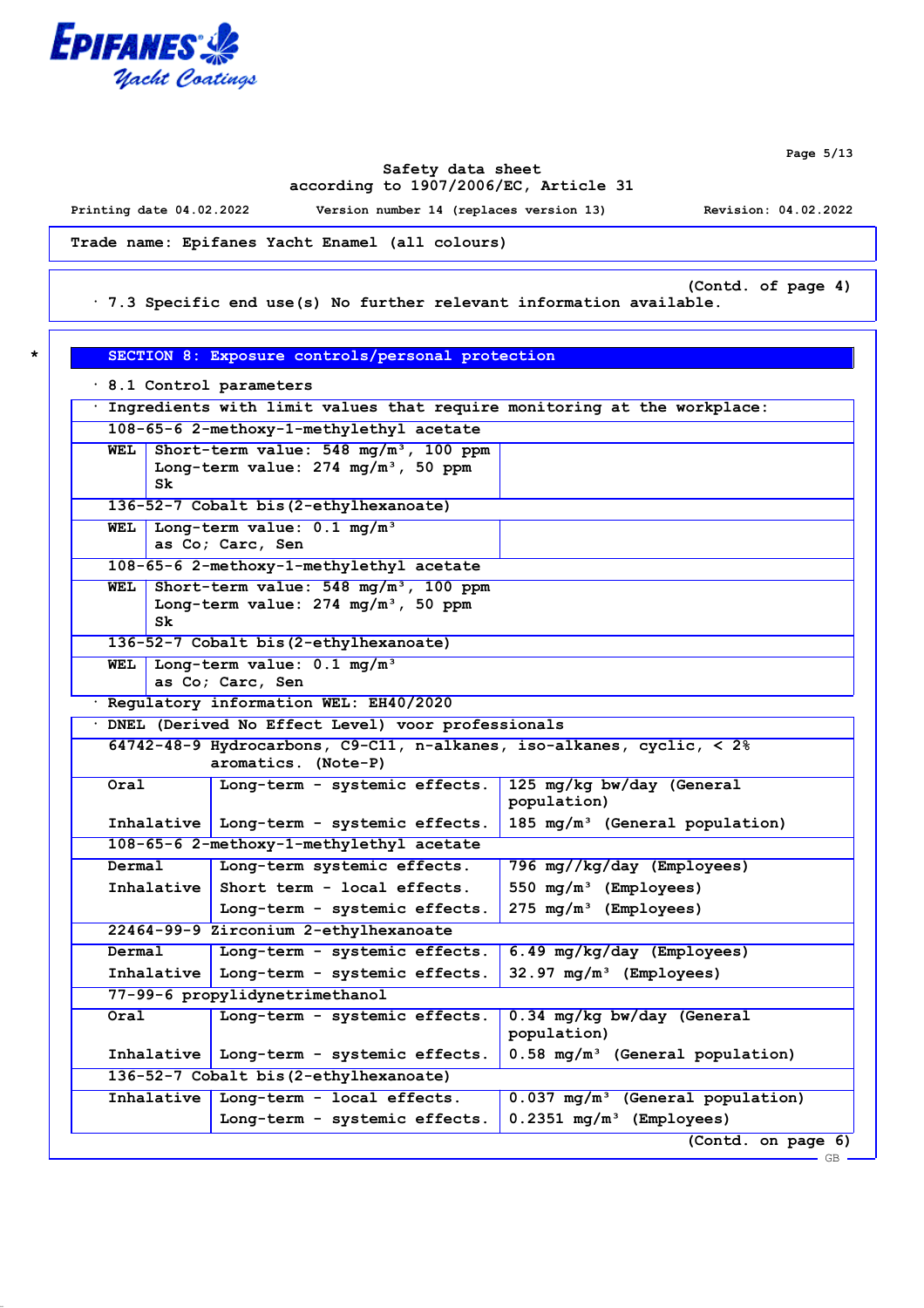

**Page 6/13**

GB

## **Safety data sheet according to 1907/2006/EC, Article 31**

**Printing date 04.02.2022 Version number 14 (replaces version 13) Revision: 04.02.2022**

**Trade name: Epifanes Yacht Enamel (all colours)**

|                      |                                                                                      |                                                     | (Contd. of page 5)                          |  |  |
|----------------------|--------------------------------------------------------------------------------------|-----------------------------------------------------|---------------------------------------------|--|--|
|                      | DNEL (Derived No Effect Level) for general audience                                  |                                                     |                                             |  |  |
|                      | 64742-48-9 Hydrocarbons, C9-C11, n-alkanes, iso-alkanes, cyclic, $\langle 2 \rangle$ |                                                     |                                             |  |  |
|                      | aromatics. (Note-P)                                                                  |                                                     |                                             |  |  |
| Dermal               |                                                                                      | Long-term - systemic effects.                       | 208 mg/kg bw/day (Employees)                |  |  |
| Inhalative           |                                                                                      | Long-term - systemic effects.                       | 871 mg/m <sup>3</sup> (Employees)           |  |  |
|                      |                                                                                      | Long term - systemic effects.                       | 125 mg/kg bw/day (General                   |  |  |
|                      |                                                                                      |                                                     | population)                                 |  |  |
|                      |                                                                                      | 108-65-6 2-methoxy-1-methylethyl acetate            |                                             |  |  |
| Oral                 |                                                                                      | Long-term systemic effects.                         | 36 mg/kg bw/day (General<br>population)     |  |  |
| Dermal               |                                                                                      | Long-term - systemic effects.                       | 320 mg/kg bw/day (General<br>population)    |  |  |
|                      |                                                                                      | Inhalative   Long-term - systemic effects.          | 33 $mg/m^3$ (General population)            |  |  |
|                      |                                                                                      | 22464-99-9 Zirconium 2-ethylhexanoate               |                                             |  |  |
| Oral                 |                                                                                      | Long-term systemic effects.                         | 4.51 mg/kg bw/day (General<br>population)   |  |  |
| Dermal               |                                                                                      | Long-term - systemic effects.                       | 3.25 mg/kg bw/day (General<br>population)   |  |  |
| Inhalative           |                                                                                      | Long-term - systemic effects.                       | 8.13 mg/m <sup>3</sup> (General population) |  |  |
|                      | 77-99-6 propylidynetrimethanol                                                       |                                                     |                                             |  |  |
| Dermal               |                                                                                      | Long-term - systemic effects.                       | 0.94 mg/kg bw/day (Employees)               |  |  |
| Inhalative           |                                                                                      | Long-term - systemic effects.                       | $3.3 \text{ mg/m}^3$ (Employees)            |  |  |
|                      |                                                                                      | Long term - systemic effects.                       | 0.34 mg/kg bw/day (General<br>population)   |  |  |
|                      |                                                                                      | 136-52-7 Cobalt bis (2-ethylhexanoate)              |                                             |  |  |
| Oral                 |                                                                                      | Long-term systemic effects.                         | 0.0558 mg/kg bw/day (General                |  |  |
|                      |                                                                                      |                                                     | population)                                 |  |  |
| · PNECs              |                                                                                      |                                                     |                                             |  |  |
|                      |                                                                                      | 108-65-6 2-methoxy-1-methylethyl acetate            |                                             |  |  |
|                      | Sewage treatment plant                                                               | 100 mg/l (Sewage treatment plant)                   |                                             |  |  |
| Aquatic compartment. |                                                                                      | $0.635$ mg/l (Freshwater)                           |                                             |  |  |
| Aquatic compartment. |                                                                                      | $0.0635$ mg/l (Seawater)                            |                                             |  |  |
| Soil                 |                                                                                      | 3.29 mg/kg (Freshwater)                             |                                             |  |  |
| Intermittent         |                                                                                      | 6.35 mg/l (Intermittent)                            |                                             |  |  |
| Soil                 |                                                                                      | $0.29$ mg/kg (soil)                                 |                                             |  |  |
| Sediment             |                                                                                      | 0.329 mg/kg (Seawater)                              |                                             |  |  |
|                      |                                                                                      | 136-52-7 Cobalt bis (2-ethylhexanoate)              |                                             |  |  |
| Aquatic compartment. |                                                                                      | $0.00051$ mg/l (Freshwater)                         |                                             |  |  |
| Aquatic compartment. |                                                                                      | $0.00236$ mg/l (Seawater)                           |                                             |  |  |
| <b>STP</b>           |                                                                                      | 0.37 mg/l (Segmentation, Targeting and Positioning) |                                             |  |  |
| Soil                 |                                                                                      | 9.5 mg/kg (Freshwater)                              |                                             |  |  |
| Soil                 |                                                                                      | $7.9$ mg/kg (soil)                                  |                                             |  |  |
| Sediment             |                                                                                      | 9.5 mg/kg (Seawater)                                |                                             |  |  |
|                      | (Contd. on page 7)                                                                   |                                                     |                                             |  |  |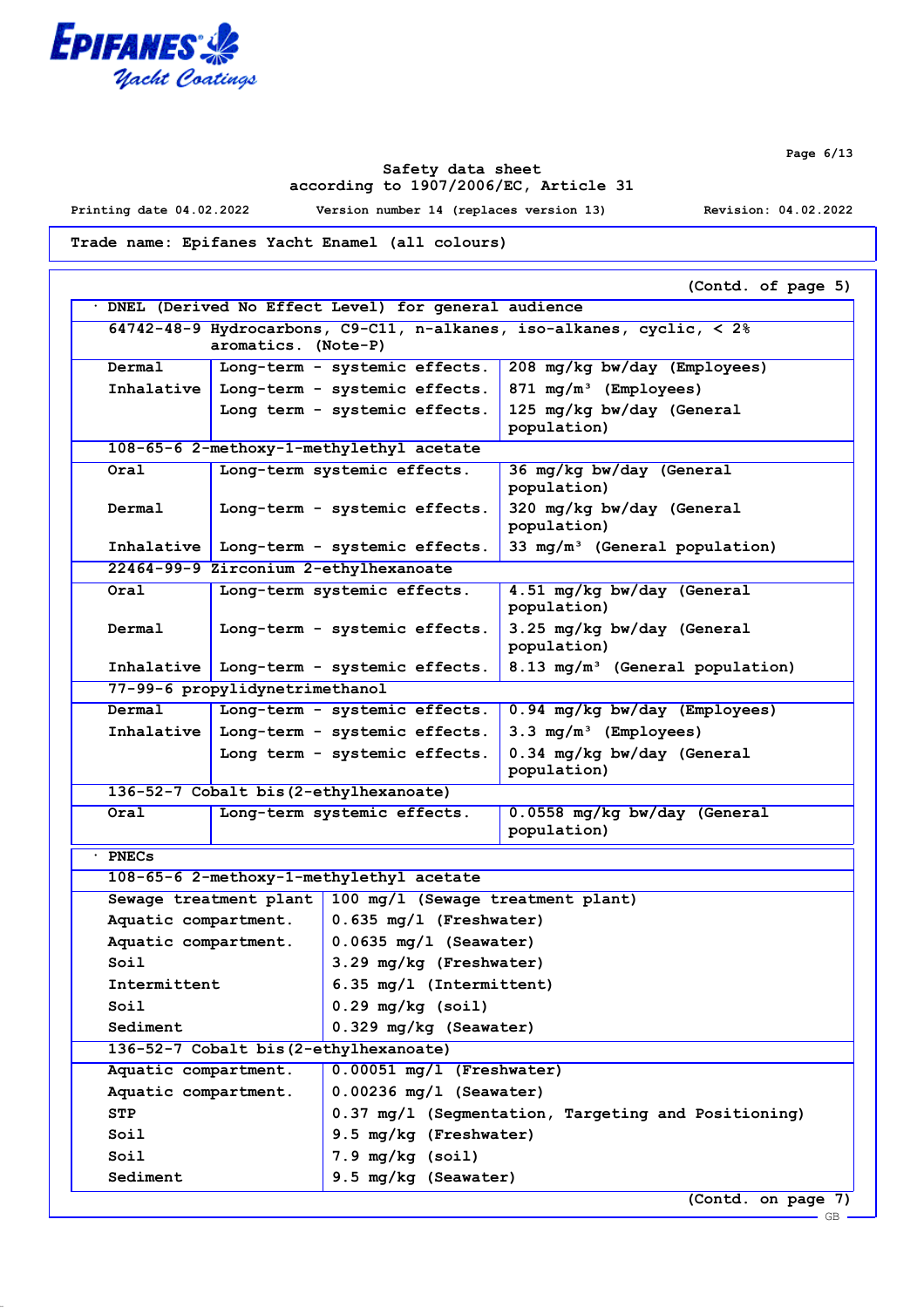

**Page 7/13**

### **Safety data sheet according to 1907/2006/EC, Article 31**

**Printing date 04.02.2022 Version number 14 (replaces version 13) Revision: 04.02.2022**

**Trade name: Epifanes Yacht Enamel (all colours)**

**(Contd. of page 6) · Additional information: The lists valid during the making were used as basis. · 8.2 Exposure controls · Appropriate engineering controls No further data; see item 7. · Individual protection measures, such as personal protective equipment · General protective and hygienic measures: Immediately remove all soiled and contaminated clothing Wash hands before breaks and at the end of work. · Respiratory protection: In case of short or low load, breathing filter device; in the case of intensive or prolonged exposure, use a breathing apparatus independent of the surrounding air. A half-face mask for organic vapours and solvents according to EN140 type A1 or A2 is recommended. · Hand protection Protective gloves The glove material has to be impermeable and resistant to the product/ the substance/ the preparation. Due to missing tests no recommendation to the glove material can be given for the product/ the preparation/ the chemical mixture. Selection of the glove material on consideration of the penetration times, rates of diffusion and the degradation · Material of gloves The selection of the suitable gloves does not only depend on the material, but also on further marks of quality and varies from manufacturer to manufacturer. As the product is a preparation of several substances, the resistance of the glove material can not be calculated in advance and has therefore to be checked prior to the application. · Penetration time of glove material The exact break trough time has to be found out by the manufacturer of the protective gloves and has to be observed. · For the permanent contact of a maximum of 15 minutes gloves made of the following materials are suitable: Butyl rubber, BR · As protection from splashes gloves made of the following materials are suitable: Cloropene; handglove thickness >0.7mm, penetration time >60min. according EN374. Nitrilrubber; handglove thickness >0.3mm, penetration time >60min. according EN374. · Eye/face protection Tightly sealed goggles**

**(Contd. on page 8)**

GB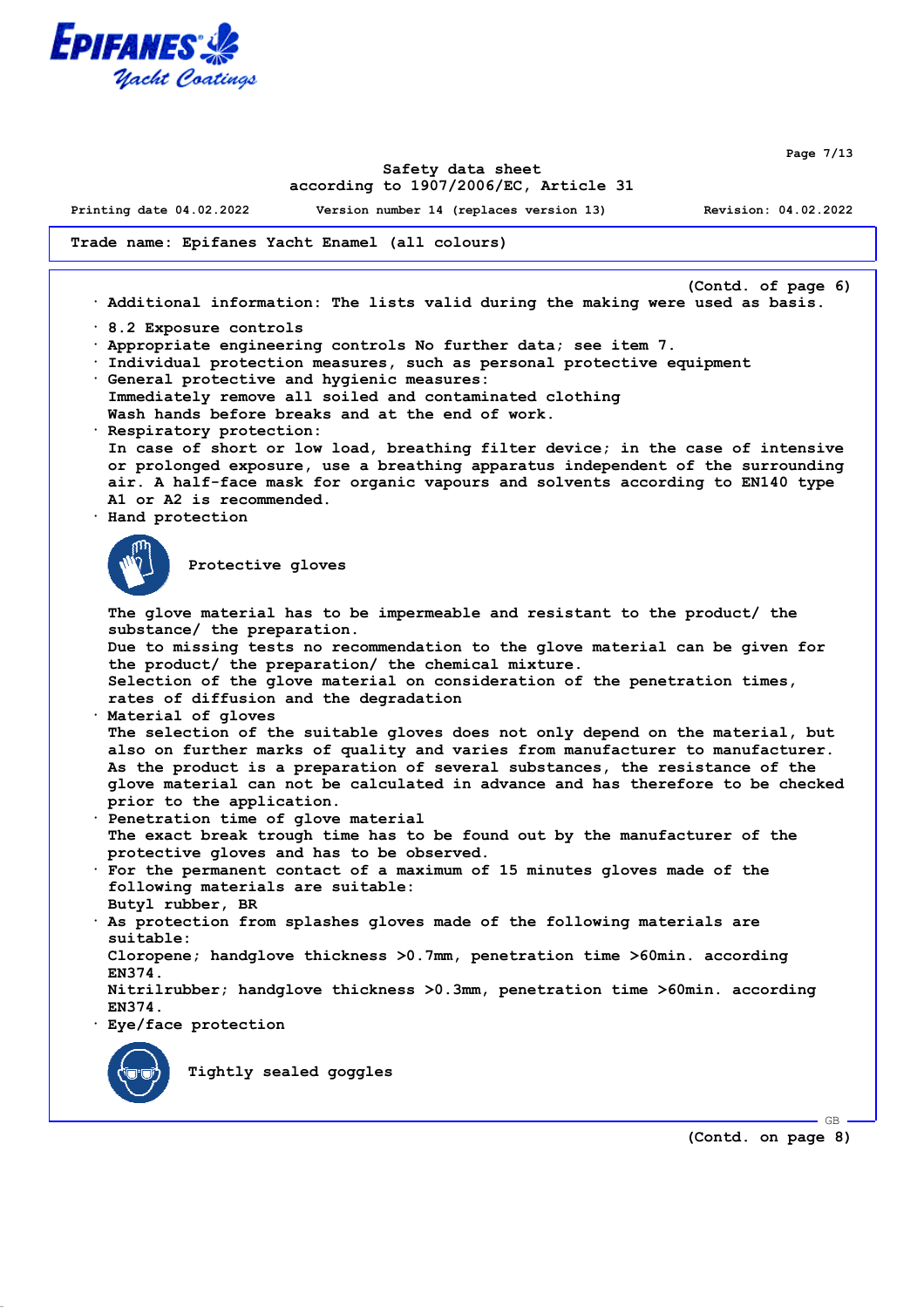

**Page 8/13**

## **Safety data sheet according to 1907/2006/EC, Article 31**

**Printing date 04.02.2022 Version number 14 (replaces version 13) Revision: 04.02.2022**

**Trade name: Epifanes Yacht Enamel (all colours)**

**(Contd. of page 7)**

| $\cdot$ 9.1 Information on basic physical and chemical properties<br>General Information |                                        |
|------------------------------------------------------------------------------------------|----------------------------------------|
| · Physical state                                                                         | Fluid                                  |
| $\cdot$ Colour:                                                                          | According to product specification     |
| $\cdot$ Odour:                                                                           | Characteristic                         |
| Odour threshold:                                                                         | Not determined.                        |
| · Melting point/freezing point:                                                          | Undetermined.                          |
|                                                                                          |                                        |
| · Boiling point or initial boiling point<br>and boiling range                            | 154 °C (64742-48-9 Hydrocarbons, C9-   |
|                                                                                          | C11, n-alkanes, iso-alkanes, cyclic, < |
|                                                                                          | 2% aromatics. (Note-P))                |
| · Flammability                                                                           |                                        |
|                                                                                          | Not applicable.                        |
| . Lower and upper explosion limit                                                        |                                        |
| $\cdot$ Lower:                                                                           | $0.6 \text{ Vol }$ %                   |
| · Upper:                                                                                 | 7 Vol %<br>40 $^{\circ}$ C             |
| · Flash point:                                                                           |                                        |
| · Auto-ignition temperature:                                                             | Product is not selfigniting.           |
| · Decomposition temperature:                                                             | Not determined.                        |
| $\cdot$ pH                                                                               | Not determined.                        |
| · Viscosity:                                                                             |                                        |
| · Kinematic viscosity at 20 °C                                                           | 40 s (ISO 6 mm)                        |
| · Dynamic:                                                                               | Not determined.                        |
| · Solubility                                                                             |                                        |
| $\cdot$ water:                                                                           | Fully miscible.                        |
| · Partition coefficient n-octanol/water                                                  |                                        |
| (log value)                                                                              | Not determined.                        |
| · Vapour pressure:                                                                       | Not determined.                        |
| · Density and/or relative density                                                        |                                        |
| Density at 20 °C:                                                                        | $1.1$ g/cm <sup>3</sup> (ISO 2811)     |
| · Relative density                                                                       | Not determined.                        |
| · Vapour density                                                                         | Not determined.                        |
| $\cdot$ 9.2 Other information                                                            |                                        |
| · Appearance:                                                                            |                                        |
| · Form:                                                                                  | Fluid                                  |
| Important information on protection of                                                   |                                        |
| health and environment, and on safety.                                                   |                                        |
| · Ignition temperature:                                                                  | 240 °C                                 |
| · Explosive properties:                                                                  | Product is not explosive. However,     |
|                                                                                          | formation of explosive air/vapour      |
|                                                                                          | mixtures are possible.                 |
| Solvent content:                                                                         |                                        |
| Organic solvents:                                                                        | 29.9%                                  |
| · VOC content:                                                                           | 29.93%                                 |
|                                                                                          | VOC content:                           |
|                                                                                          | 329.2 g/l / 2.75 lb/gal                |
| · Solids content:                                                                        | 70.1 % (SC% 1h 150C)                   |
| Change in condition                                                                      |                                        |
| · Evaporation rate                                                                       | Not determined.                        |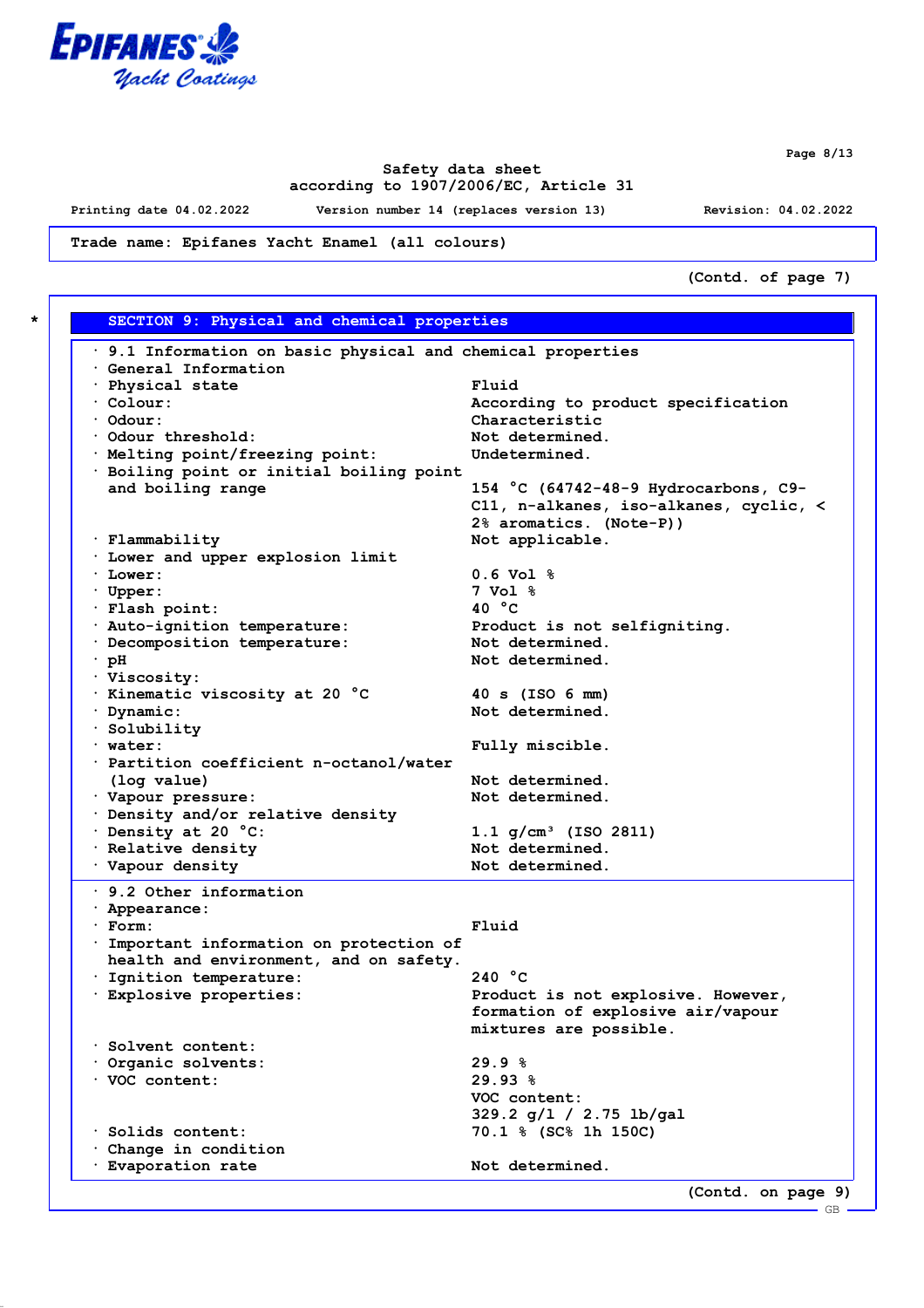

**Safety data sheet according to 1907/2006/EC, Article 31**

**Printing date 04.02.2022 Version number 14 (replaces version 13) Revision: 04.02.2022**

**Page 9/13**

#### **Trade name: Epifanes Yacht Enamel (all colours)**

|                                       | (Contd. of page 8)           |
|---------------------------------------|------------------------------|
| Information with regard to physical   |                              |
| hazard classes                        |                              |
| · Explosives                          | Void                         |
| · Flammable gases                     | Void                         |
| · Aerosols                            | Void                         |
| $\cdot$ Oxidising gases               | Void                         |
| · Gases under pressure                | Void                         |
| · Flammable liquids                   | Flammable liquid and vapour. |
| · Flammable solids                    | Void                         |
| Self-reactive substances and mixtures | Void                         |
| · Pyrophoric liquids                  | Void                         |
| · Pyrophoric solids                   | Void                         |
| Self-heating substances and mixtures  | Void                         |
| Substances and mixtures, which emit   |                              |
| flammable gases in contact with water | Void                         |
| $\cdot$ Oxidising liquids             | Void                         |
| $\cdot$ Oxidising solids              | Void                         |
| Organic peroxides                     | Void                         |
| Corrosive to metals                   | Void                         |
| . Desensitised explosives             | Void                         |

### **\* SECTION 10: Stability and reactivity**

**· 10.1 Reactivity No further relevant information available.**

**· 10.2 Chemical stability**

- **· Thermal decomposition / conditions to be avoided:**
- **No decomposition if used according to specifications.**
- **· 10.3 Possibility of hazardous reactions No dangerous reactions known.**
- **· 10.4 Conditions to avoid No further relevant information available.**
- **· 10.5 Incompatible materials: No further relevant information available.**
- **· 10.6 Hazardous decomposition products:**
- **No dangerous decomposition products known.**

#### **\* SECTION 11: Toxicological information**

**· 11.1 Information on hazard classes as defined in Regulation (EC) No 1272/2008 · Acute toxicity**

| LD/LC50 values relevant for classification: |                                                 |                                                |  |  |
|---------------------------------------------|-------------------------------------------------|------------------------------------------------|--|--|
| 108-65-6 2-methoxy-1-methylethyl acetate    |                                                 |                                                |  |  |
| Oral                                        | $8,532$ mg/kg bw (rat)<br>LD50                  |                                                |  |  |
| Dermal                                      | Long-term exposure (8 hours<br>$TWA$ ) : 50 ppm | 550 $mg/m^3$ (Occupational exposure<br>limits) |  |  |
| Inhalative                                  | LC50/4 h                                        | $35.7 \text{ mg}/1 \text{ (rat)}$              |  |  |
| 77-99-6 propylidynetrimethanol              |                                                 |                                                |  |  |
| Oral                                        | LD50                                            | $14,100$ mg/kg bw (rat)                        |  |  |
|                                             |                                                 | (Contd. on page 10)                            |  |  |
|                                             |                                                 | $GB -$                                         |  |  |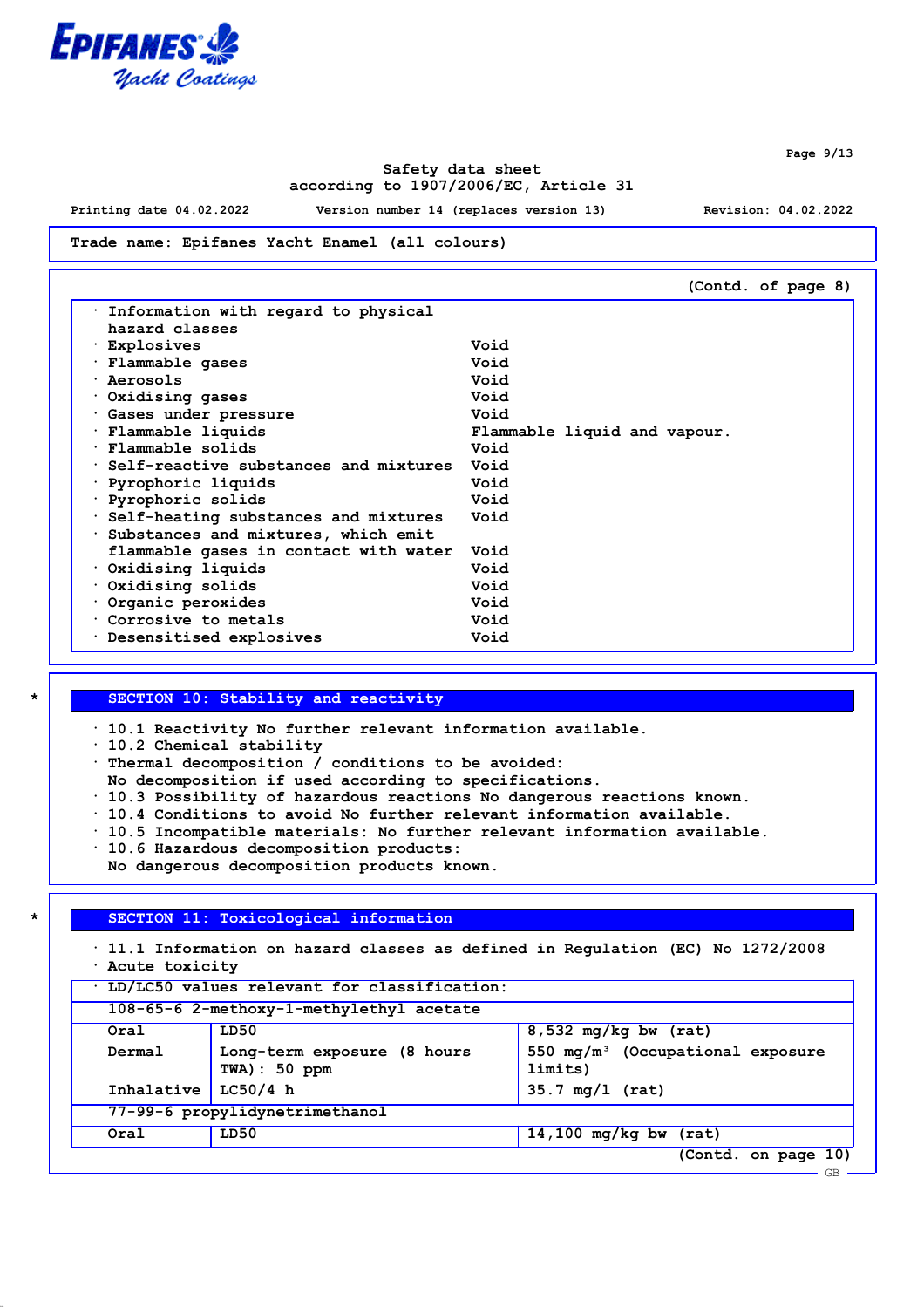

**Page 10/13**

### **Safety data sheet according to 1907/2006/EC, Article 31**

**Printing date 04.02.2022 Version number 14 (replaces version 13) Revision: 04.02.2022**

**Trade name: Epifanes Yacht Enamel (all colours)**

|                                                                                                                                                                                    |                                        | (Contd. of page 9)     |  |  |
|------------------------------------------------------------------------------------------------------------------------------------------------------------------------------------|----------------------------------------|------------------------|--|--|
|                                                                                                                                                                                    | 136-52-7 Cobalt bis (2-ethylhexanoate) |                        |  |  |
| Oral                                                                                                                                                                               | LD50                                   | $>5,000$ mg/kg (rat)   |  |  |
| Dermal                                                                                                                                                                             | LD50 (Konijn)                          | $5,000$ mg/kg (rabbit) |  |  |
| · Respiratory or skin sensitisation May cause an allergic skin reaction.<br>· STOT-single exposure May cause drowsiness or dizziness.<br>$\cdot$ 11.2 Information on other hazards |                                        |                        |  |  |
| · Endocrine disrupting properties                                                                                                                                                  |                                        |                        |  |  |
|                                                                                                                                                                                    | None of the ingredients is listed.     |                        |  |  |

### **\* SECTION 12: Ecological information**

|  |  |  | 12.1 Toxicity |
|--|--|--|---------------|
|--|--|--|---------------|

| · Aquatic toxicity:                                                            |                                                                                 |  |  |
|--------------------------------------------------------------------------------|---------------------------------------------------------------------------------|--|--|
| 108-65-6 2-methoxy-1-methylethyl acetate                                       |                                                                                 |  |  |
| <b>EC50</b>                                                                    | 408-500 mg/l (daphnia magna) (48 uur/hour)                                      |  |  |
| IC 50                                                                          | $>1,000$ mg/l (Algae, Growth inhibition test) (72 uur/hour)                     |  |  |
| LC50                                                                           | 100-180 mg/l (Fish Acute Toxicity Study) (96 uur/hour)                          |  |  |
|                                                                                | 136-52-7 Cobalt bis (2-ethylhexanoate)                                          |  |  |
| LC50                                                                           | 0.1-1 mg/l (Fish Acute Toxicity Study)                                          |  |  |
| EC50                                                                           | $0.1-1$ mg/l (daphnia magna)                                                    |  |  |
| EC50                                                                           | $0.1-1$ mg/l (Algae, Growth inhibition test)                                    |  |  |
|                                                                                | · 12.2 Persistence and degradability No further relevant information available. |  |  |
|                                                                                | · 12.3 Bioaccumulative potential No further relevant information available.     |  |  |
|                                                                                | · 12.4 Mobility in soil No further relevant information available.              |  |  |
| $\cdot$ 12.5 Results of PBT and vPvB assessment                                |                                                                                 |  |  |
| · PBT: Not applicable.                                                         |                                                                                 |  |  |
| vPvB: Not applicable.                                                          |                                                                                 |  |  |
| $\cdot$ 12.6 Endocrine disrupting properties                                   |                                                                                 |  |  |
| The product does not contain substances with endocrine disrupting properties.  |                                                                                 |  |  |
| $\cdot$ 12.7 Other adverse effects                                             |                                                                                 |  |  |
| · Additional ecological information:                                           |                                                                                 |  |  |
| · General notes:                                                               |                                                                                 |  |  |
| Water hazard class 1 (German Regulation) (Self-assessment): slightly hazardous |                                                                                 |  |  |
| for water                                                                      |                                                                                 |  |  |
|                                                                                | Do not allow undiluted product or large quantities of it to reach ground water, |  |  |
| water course or sewage system.                                                 |                                                                                 |  |  |
|                                                                                |                                                                                 |  |  |
|                                                                                |                                                                                 |  |  |

### **\* SECTION 13: Disposal considerations**

**· 13.1 Waste treatment methods · Recommendation Must not be disposed together with household garbage. Do not allow product to reach sewage system.**

- **· Uncleaned packaging:**
- **· Recommendation: Disposal must be made according to official regulations.**

**(Contd. on page 11)**

GB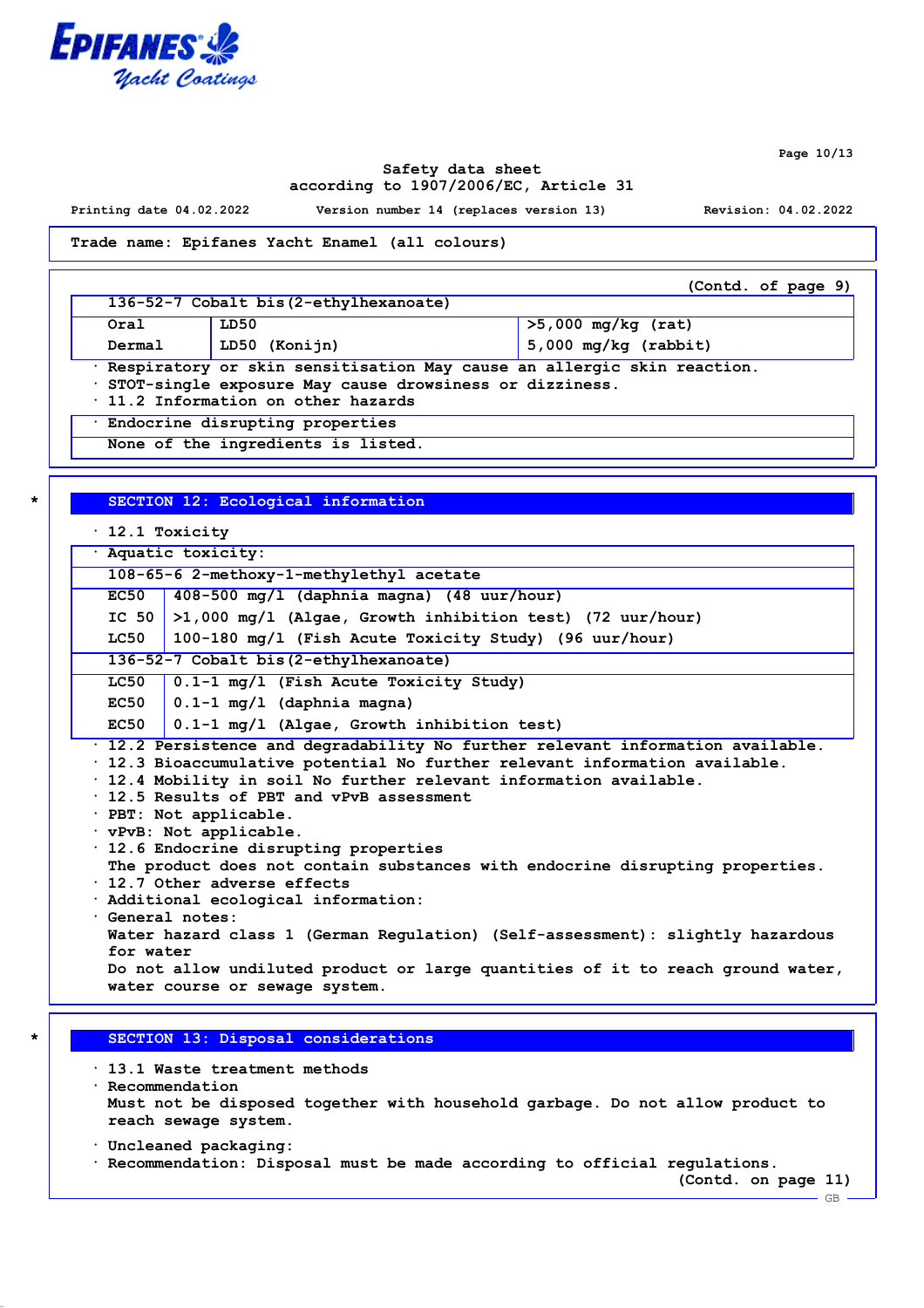

**Page 11/13**

## **Safety data sheet according to 1907/2006/EC, Article 31**

**Printing date 04.02.2022 Version number 14 (replaces version 13) Revision: 04.02.2022**

**Trade name: Epifanes Yacht Enamel (all colours)**

**(Contd. of page 10)**

**· Recommended cleansing agents:**

**Water, if necessary together with cleansing agents.**

| $\cdot$ 14.1 UN number or ID number                                           |                                                      |
|-------------------------------------------------------------------------------|------------------------------------------------------|
| $\cdot$ ADR, IMDG, IATA                                                       | UN1263                                               |
| · 14.2 UN proper shipping name                                                |                                                      |
| · ADR                                                                         | 1263 PAINT                                           |
| · IMDG, IATA                                                                  | <b>PAINT</b>                                         |
| · 14.3 Transport hazard class (es)                                            |                                                      |
| $\cdot$ ADR                                                                   |                                                      |
|                                                                               |                                                      |
| · Class                                                                       | 3 (F1) Flammable liquids.                            |
| Label                                                                         | 3                                                    |
| $·$ IMDG, IATA                                                                |                                                      |
|                                                                               |                                                      |
| · Class                                                                       | 3 Flammable liquids.                                 |
| · Label                                                                       | 3                                                    |
| · 14.4 Packing group                                                          |                                                      |
| $\cdot$ ADR, IMDG, IATA                                                       | III                                                  |
| . 14.5 Environmental hazards:                                                 |                                                      |
| · Marine pollutant:                                                           | No.                                                  |
| · 14.6 Special precautions for user<br>· Hazard identification number (Kemler | Warning: Flammable liquids.                          |
| code) :                                                                       | 30                                                   |
| · EMS Number:                                                                 | $F-E$ , $S-E$                                        |
| · Stowage Category                                                            | Е                                                    |
| · 14.7 Maritime transport in bulk                                             |                                                      |
| according to IMO instruments                                                  | Not applicable.                                      |
| Transport/Additional information:                                             |                                                      |
| · ADR                                                                         |                                                      |
| Limited quantities (LQ)                                                       | 5L                                                   |
| · Excepted quantities (EQ)                                                    | Code: E1                                             |
|                                                                               | Maximum net quantity per inner packaging:<br>30 ml   |
|                                                                               | Maximum net quantity per outer packaging:<br>1000 ml |
|                                                                               | (Contd. on page 12)                                  |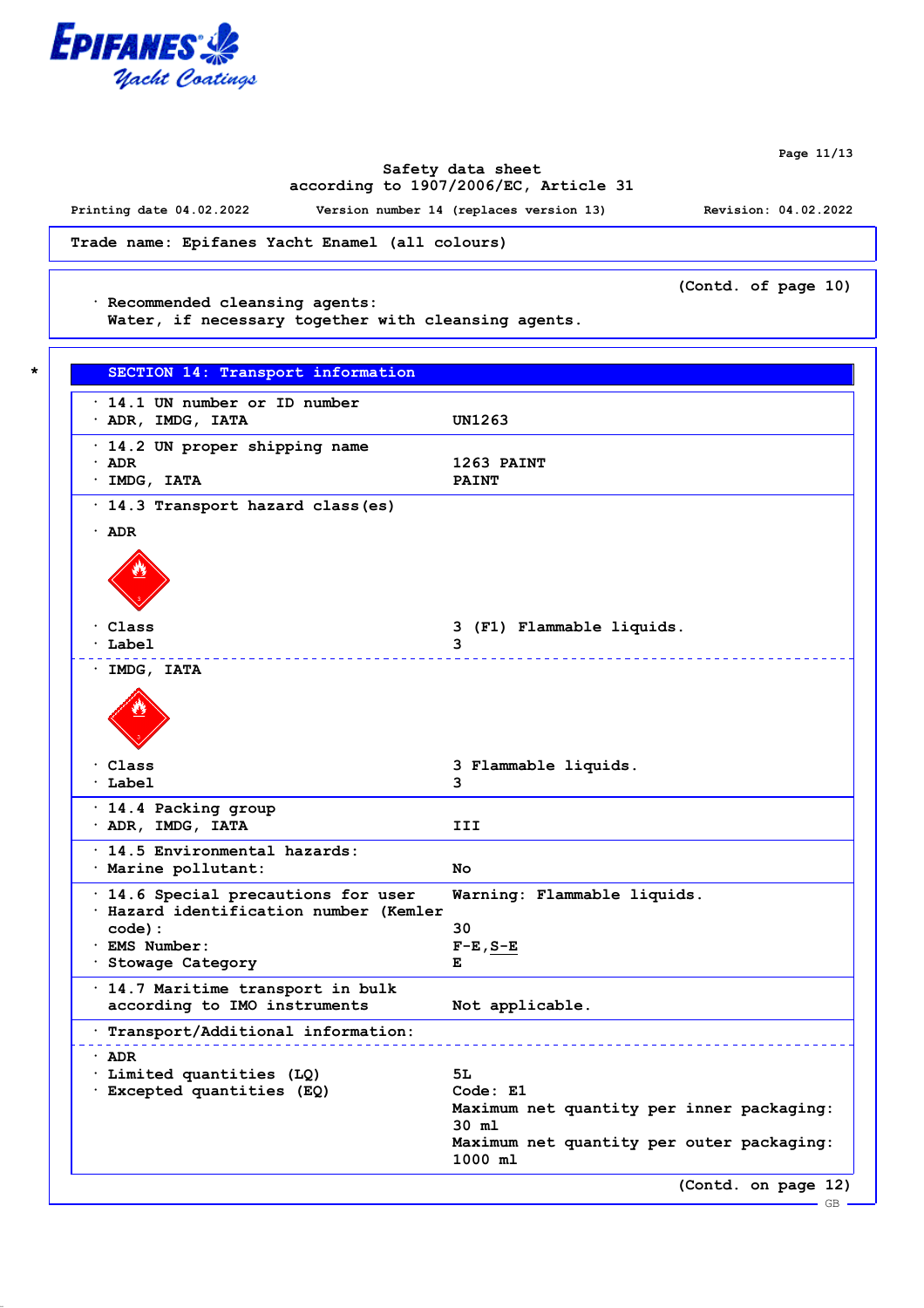

**Page 12/13**

### **Safety data sheet according to 1907/2006/EC, Article 31**

**Printing date 04.02.2022 Version number 14 (replaces version 13) Revision: 04.02.2022**

#### **Trade name: Epifanes Yacht Enamel (all colours)**

|                            | (Contd. of page 11)                       |
|----------------------------|-------------------------------------------|
| · Transport category       | 3                                         |
| Tunnel restriction code    | D/E                                       |
| $\cdot$ Remarks:           | Packaging <450L: exemption viscous        |
|                            | substances according to 2.2.3.1.5         |
|                            | $> 450$ 1: 3 F1, III                      |
| $\cdot$ IMDG               |                                           |
| Limited quantities (LQ)    | 5L.                                       |
| · Excepted quantities (EQ) | Code: E1                                  |
|                            | Maximum net quantity per inner packaging: |
|                            | $30 \text{ m1}$                           |
|                            | Maximum net quantity per outer packaging: |
|                            | 1000 m1                                   |
| · Remarks:                 | $> 450$ 1: 3, III                         |
| UN "Model Regulation":     | UN 1263 PAINT, 3, III                     |

### **\* SECTION 15: Regulatory information**

- **· 15.1 Safety, health and environmental regulations/legislation specific for the substance or mixture**
- **· Directive 2012/18/EU**
- **· Named dangerous substances ANNEX I None of the ingredients is listed.**
- **· Seveso category P5c FLAMMABLE LIQUIDS**
- **· Qualifying quantity (tonnes) for the application of lower-tier requirements 5,000 t**
- **· Qualifying quantity (tonnes) for the application of upper-tier requirements 50,000 t**
- **· National regulations:**
- **· Technical instructions (air):**

**Class Share in % NK 25-50**

**· Waterhazard class: Water hazard class 1 (Self-assessment): slightly hazardous for water. · 15.2 Chemical safety assessment:**

**A Chemical Safety Assessment has not been carried out.**

#### **\* SECTION 16: Other information**

**This information is based on our present knowledge. However, this shall not constitute a guarantee for any specific product features and shall not establish a legally valid contractual relationship.**

**· Relevant phrases**

- **H226 Flammable liquid and vapour.**
- **H304 May be fatal if swallowed and enters airways.**
- **H317 May cause an allergic skin reaction.**
- **H319 Causes serious eye irritation.**
- **H336 May cause drowsiness or dizziness.**

**(Contd. on page 13)**

GB